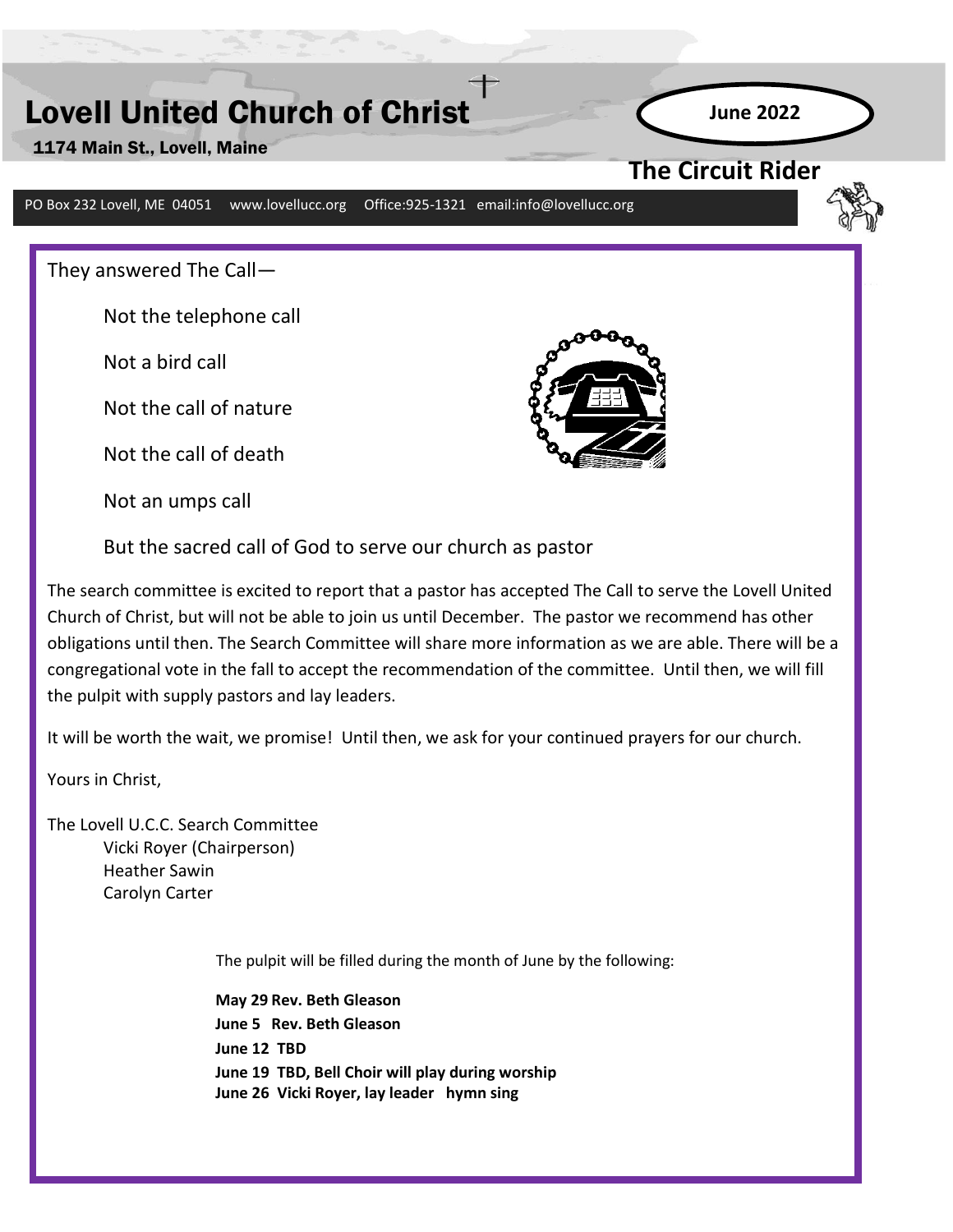# **Ladies Circle**

The Circle met on May 10 with only four ladies present. We were so sorry to receive word that morning that our co-chair, Carolyn Carter, had fallen and broken her hip. After the business meeting, the ladies shared their collections of old bottles, golf balls, gifts from grandchildren and Hummels. Unfinished projects continue to be curtains for the vestry and pastor's office and chairs in memory of Phyllis Gregson that should be arriving soon. Cash donations for CWS kits were requested rather than items for the kits. Donations for CWS Blankets were collected on Mother's Day, May 8. Next meeting will be at our annual luncheon, June 14, at the Olde Mill Tavern in Harrison. Everyone is invited as a Ladies Circle thank you but must add their name to the sign-up sheet in the Vestry by June 5 or e-mail Sue DeWire at dewire2maine@gmail.com. Plans are underway for the 19<sup>th</sup> Annual Thrift Shop Fashion Show on July 12 with Sue Clout, chair. Contact: Linda Libby, 925-3661 or trout@fairpoint.net

# **Lovell Girl Scouts**

The Daisy troop is still meeting on Mondays at New Suncook School with eight VERY active girls. The girls planted 110 Daisy seeds in honor of the 110<sup>th</sup> anniversary of Girl Scouting. The Brownie troop is still meeting Tuesdays at New Suncook School and have completed several of their Brownie Try-its. They completed a 110 plant project and have been getting outside as much as possible. The Older Girls, grades 6-12, meet  $1<sup>st</sup>$  and  $3<sup>rd</sup>$  Mondays at Lovell UCC and are still planning their end of year trip to The Outer Banks. Four of these girls graduate this year: Hannah Reed, Jade Blood, Alanna Nataluk and Addisyn Jean. Only Daisy, Brownie and Junior Girl Scouts participated in the May 7 Court of Awards, Bridging & Fly-Up Ceremony, at Lovell UCC. Leaders and some girls attended the Apple Mountain Unit Recognition Dinner in Brownfield on Friday, May 13. Brownie Troop 3149 leader, Andrea Walker, received the Volunteer of Excellence Award. Service Team member and Daisy Troop 146 leader, Linda Libby, was honored as being the April Volunteer of the Month for GSME, received the Volunteer of Excellence Award and also the Appreciation Pin. Leaders, Megan Hamlin, Danielle Moore, Linda Libby and Andrea Walker completed a First Aid/CPR/AED Course on April 30 in Fryeburg after doing a three plus hour online course. Contact: Linda Libby, 925-3661 or [trout@fairpoint.net](mailto:trout@fairpoint.net)

# **COMMITTEE NEWS**

#### **MISSIONS**

Don't miss the next drive-up lunch on May 28<sup>th</sup>! Chili this time and all proceeds will benefit the church Parish Fund to help our neighbors in need. We accept food donations for the local pantries year-round. You can drop off your non-perishable items in the church vestry any time. We also have frozen meals available for those who could use a little support. Please call the church office is you would like to receive one.

#### **CHRISTIAN EDUCATION**

We have a finished up our Bible School Adventures for this year. For more information or to sign up in the fall please contact the church office at 925-1321. We will NOT be holding Vacation Bible School again this year. We also offer a Women's Evening Bible Study on the second and fourth Tuesday of the month at 6:30 pm. For more information about an upcoming movie evening and the next study series please call Vicki Royer at 925- 1444.

#### **TRUSTEES**

At the Trustee meeting on May 9, more discussion took place about the possibility of solar energy for Lovell UCC. Information on extra costs and financial aid will be reported at their next meeting. The Thrift Shop Shed now has ventilation thanks to Art DeWire and his son and metal shelving will be installed soon. The Parsonage wainscotting in the kitchen has been replaced. Approval was given to Clare Gardner for a bakery sale in front of the Parsonage on Wednesdays starting June 1.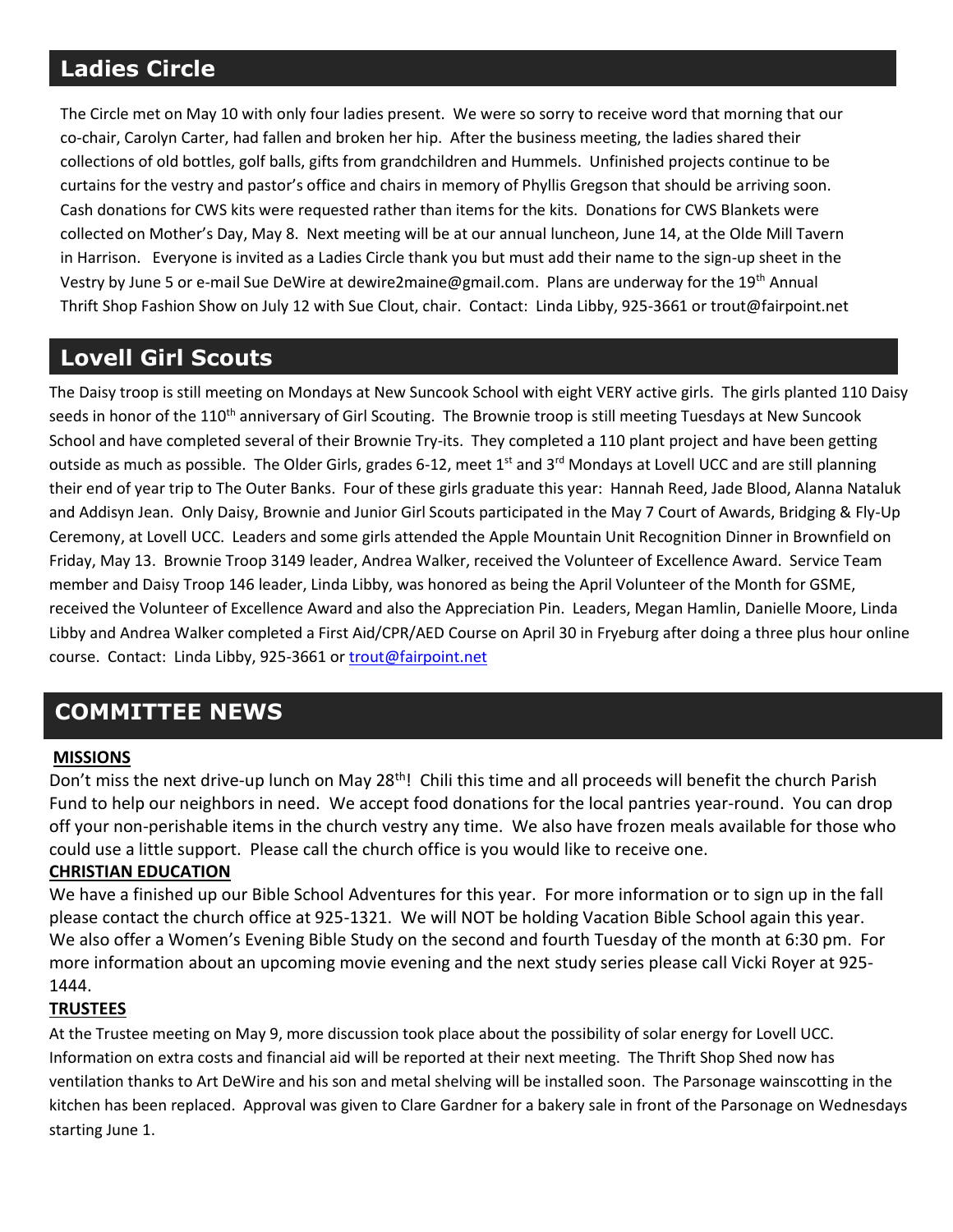### **Ongoing Programs**

#### **CHILDREN**

Bible School classes for children in grades K-6 are offered once per month, October-May for 2021- 2022. Call the church office for more information.

#### **WOMEN'S BIBLE STUDY**

This group meets on the 2nd & 4th Tuesday of each month (Oct-May). 6:30-9:00 pm. FMI

#### **MUSIC-CHOIR**

Choir rehearsals are held Wednesday evenings from 7:00-8:00 pm and the choir participates in worship every Sunday.

#### **MUSIC-HANDBELLS**

Handbells rehearse Wednesdays from 9:00-10:00 am. Bell Ringers wanted! Call the church FMI 925-1321.

#### **LADIES CIRCLE**

This group meets on the second Tuesday of each month for a business meeting and throughout the year for special programs and events. All ladies are welcome to come as their contact Vicki at 925-1444. schedule permits. FMI contact Linda Libby at 925-3661 or Carolyn Carter at 928-2080.

#### **SENIOR FELLOWSHIP**

*The Gathering Place* is hoping to resume soon! Please call the church office for more information.

Office Administrator's hours: *Monday 9:00-2:00 Wednesday 9:00-2:00* Office 925-1321

### **Lovell United Church of Christ**

*Sunday Worship 10:30 am* [www.lovellucc.org](http://www.lovellucc.org/) **Dan Moore, Director of Music Heather Sawin, Office Administrator**

> **The Circuit Rider submission deadline for July/August is June 19th**

### **LUCC Thrift Shop OPEN WEDNESDAYS & SATURDAYS 10:00-2:00**

We continue to receive LOTS of great merchandise.Stop by and see!

**\$2 Bag Sale on the last Wednesday & Saturday of each month**

Do you enjoy receiving this monthly newsletter? Did you know it is sent to all postal patrons in Lovell as well as people in other towns on our mailing list? Your contributions are always welcome to help defray the cost of this mailing.

Please send any donations to: Lovell United Church of Christ PO Box 232 Lovell, ME 04051 Indicate "Circuit Rider" on your check

## STAY IN TOUCH

Follow us on Facebook

**VISIT US ONLINE** www.lovellucc.org

**Email: info@lovellucc.org**

#### 1174 Main St. PO Box 232

**COME SEE US**

Lovell, ME 04051

**CALL US** (207)925-1321 (office)



## **Welcome!**

Clare Gardner of **Goodness ME small batch bakery** will be here at LUCC on Wednesdays, beginning June 1<sup>st</sup> from 9:00-12:00. Stop by to purchase muffins, cookies, biscotti, toffee, focaccia, pies, lemon bars, gluten free options and more! Special requests and orders can also be made. A portion of all sales will benefit the Lovell United Church of Christ. For more information about her business or how you can join her, email [GoodnessMEsbb@gmail.com](mailto:GoodnessMEsbb@gmail.com) or call 928-3838.